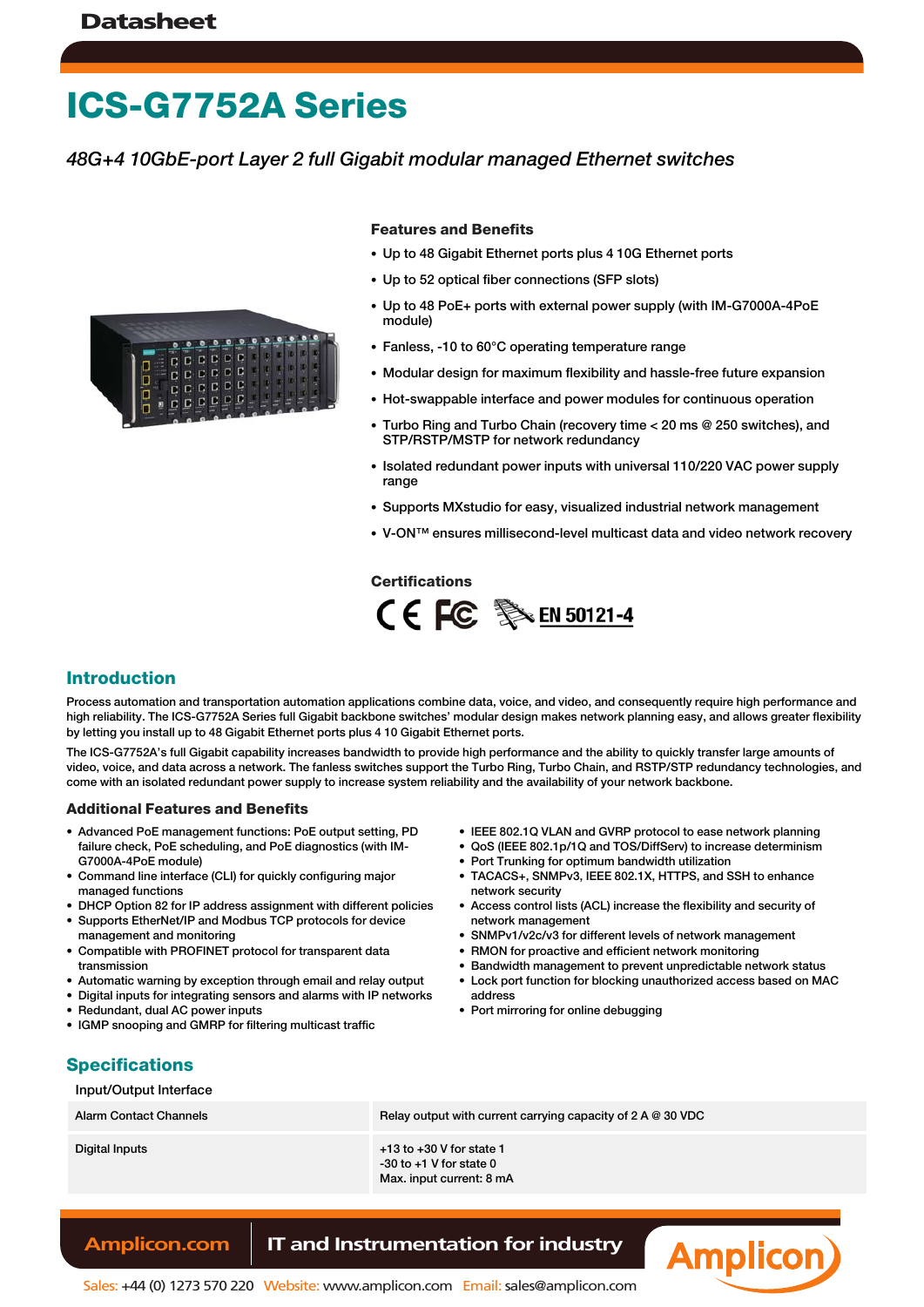| <b>Ethernet Interface</b>         |                                                                                                                                                                                                                                                                                                                                                                                                                                                                                                                                                              |
|-----------------------------------|--------------------------------------------------------------------------------------------------------------------------------------------------------------------------------------------------------------------------------------------------------------------------------------------------------------------------------------------------------------------------------------------------------------------------------------------------------------------------------------------------------------------------------------------------------------|
| 10GbE SFP+ Slots                  | 4                                                                                                                                                                                                                                                                                                                                                                                                                                                                                                                                                            |
| <b>Slot Combination</b>           | 12 slots for 4-port interface modules (10/100/1000BaseT(X), or PoE+ 10/100/1000BaseT<br>(X), or 100/1000BaseSFP slots) <sup>1</sup>                                                                                                                                                                                                                                                                                                                                                                                                                          |
| <b>Standards</b>                  | IEEE 802.1D-2004 for Spanning Tree Protocol<br>IEEE 802.1p for Class of Service<br>IEEE 802.1Q for VLAN Tagging<br>IEEE 802.1s for Multiple Spanning Tree Protocol<br>IEEE 802.1w for Rapid Spanning Tree Protocol<br>IEEE 802.1X for authentication<br>IEEE 802.3 for 10BaseT<br>IEEE 802.3ab for 1000BaseT(X)<br>IEEE 802.3ad for Port Trunk with LACP<br>IEEE 802.3u for 100BaseT(X) and 100BaseFX<br>IEEE 802.3x for flow control<br>IEEE 802.3z for 1000BaseSX/LX/LHX/ZX<br>IEEE 802.3af/at for PoE/PoE+ output<br>IEEE 802.3ae for 10 Gigabit Ethernet |
| <b>Ethernet Software Features</b> |                                                                                                                                                                                                                                                                                                                                                                                                                                                                                                                                                              |
| Management                        | ARP, Back Pressure Flow Control, BOOTP, DDM, DHCP Option 66/67/82, DHCP Server/<br>Client, IPv4/IPv6, LLDP, Port Mirror, RMON, SNMP Inform, SNMPv1/v2c/v3, Syslog,<br>Telnet, TFTP, SMTP, RARP, Flow control                                                                                                                                                                                                                                                                                                                                                 |
| Filter                            | 802.1Q, GMRP, GVRP, IGMP v1/v2/v3                                                                                                                                                                                                                                                                                                                                                                                                                                                                                                                            |
| <b>Redundancy Protocols</b>       | Link Aggregation, MSTP, RSTP, Turbo Chain, Turbo Ring v1/v2, V-ON                                                                                                                                                                                                                                                                                                                                                                                                                                                                                            |
| Security                          | Access control list, Broadcast storm protection, HTTPS/SSL, MAB authentication,<br>Sticky MAC, NTP authentication, Port Lock, RADIUS, SSH, TACACS+                                                                                                                                                                                                                                                                                                                                                                                                           |
| <b>Time Management</b>            | NTP Server/Client, SNTP                                                                                                                                                                                                                                                                                                                                                                                                                                                                                                                                      |
| <b>Industrial Protocols</b>       | EtherNet/IP, Modbus TCP                                                                                                                                                                                                                                                                                                                                                                                                                                                                                                                                      |
| MIB                               | Bridge MIB, Ethernet-like MIB, MIB-II, P-BRIDGE MIB, Q-BRIDGE MIB, RMON MIB<br>Groups 1, 2, 3, 9, RSTP MIB                                                                                                                                                                                                                                                                                                                                                                                                                                                   |
| <b>Switch Properties</b>          |                                                                                                                                                                                                                                                                                                                                                                                                                                                                                                                                                              |
| <b>DRAM</b>                       | 128 MB                                                                                                                                                                                                                                                                                                                                                                                                                                                                                                                                                       |
| Flash                             | 16 MB                                                                                                                                                                                                                                                                                                                                                                                                                                                                                                                                                        |
| <b>IGMP Groups</b>                | 4096                                                                                                                                                                                                                                                                                                                                                                                                                                                                                                                                                         |
| Jumbo Frame Size                  | 9.6 KB                                                                                                                                                                                                                                                                                                                                                                                                                                                                                                                                                       |
| <b>MAC Table Size</b>             | 16 K                                                                                                                                                                                                                                                                                                                                                                                                                                                                                                                                                         |
| Max. No. of VLANs                 | 256                                                                                                                                                                                                                                                                                                                                                                                                                                                                                                                                                          |
| <b>Packet Buffer Size</b>         | 12 Mbits                                                                                                                                                                                                                                                                                                                                                                                                                                                                                                                                                     |
| <b>VLAN ID Range</b>              | VID 1 to 4094                                                                                                                                                                                                                                                                                                                                                                                                                                                                                                                                                |
| <b>Priority Queues</b>            | 8                                                                                                                                                                                                                                                                                                                                                                                                                                                                                                                                                            |
| <b>USB Interface</b>              |                                                                                                                                                                                                                                                                                                                                                                                                                                                                                                                                                              |
| <b>Storage Port</b>               | USB Type A                                                                                                                                                                                                                                                                                                                                                                                                                                                                                                                                                   |
| Serial Interface                  |                                                                                                                                                                                                                                                                                                                                                                                                                                                                                                                                                              |
| <b>Console Port</b>               | USB-serial console (Type B connector)                                                                                                                                                                                                                                                                                                                                                                                                                                                                                                                        |

1. See the IM-G7000A datasheet for Gigabit Ethernet module product information.

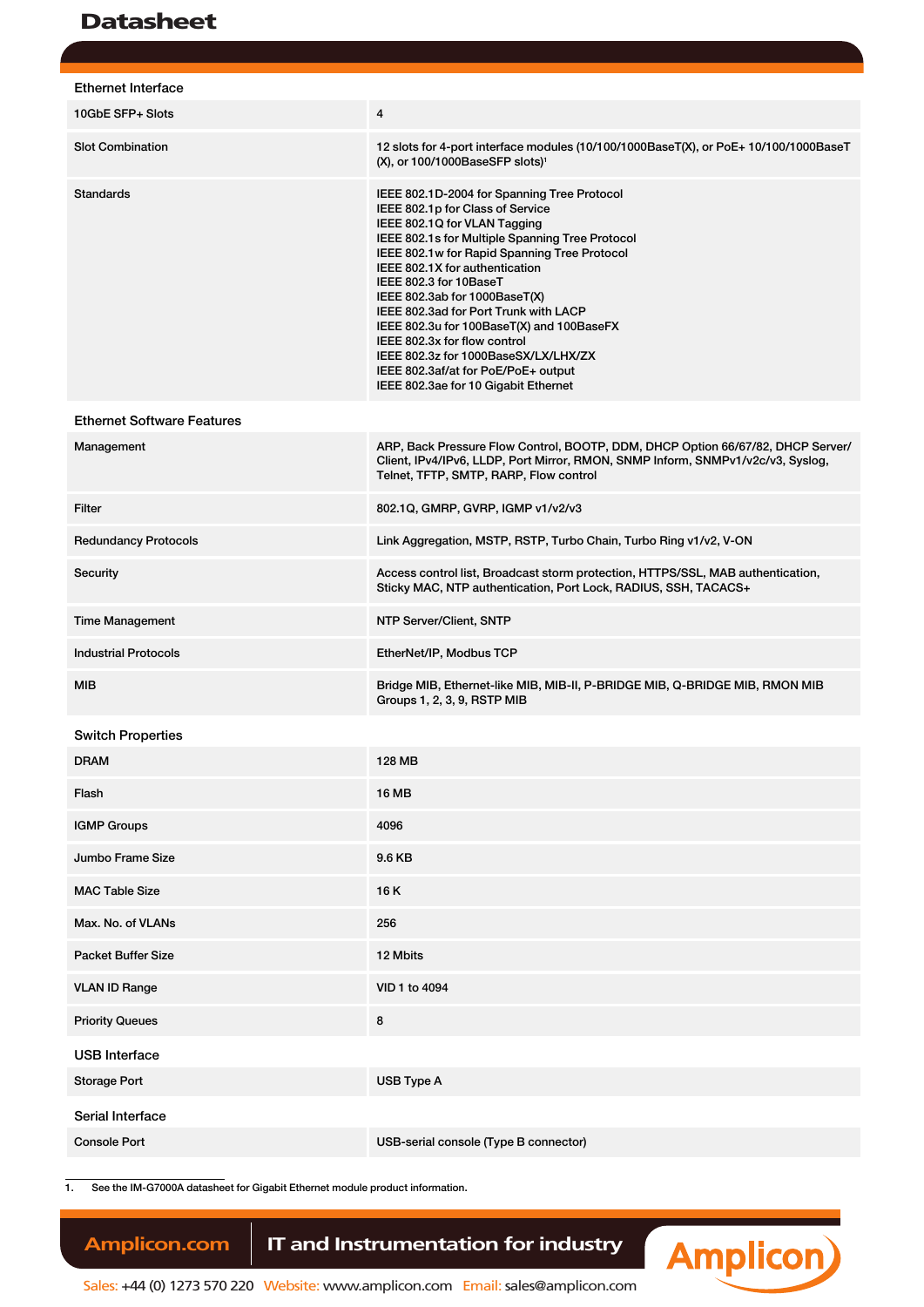| <b>Power Parameters</b>                |                                                                                                                                                                                                                                            |
|----------------------------------------|--------------------------------------------------------------------------------------------------------------------------------------------------------------------------------------------------------------------------------------------|
| Input Voltage                          | 110 to 220 VAC, Redundant dual inputs                                                                                                                                                                                                      |
| <b>Operating Voltage</b>               | 85 to 264 VAC                                                                                                                                                                                                                              |
| <b>Overload Current Protection</b>     | Supported                                                                                                                                                                                                                                  |
| <b>Reverse Polarity Protection</b>     | Supported                                                                                                                                                                                                                                  |
| <b>Input Current</b>                   | 1.01/0.58 A @ 110/220 VAC                                                                                                                                                                                                                  |
| <b>Physical Characteristics</b>        |                                                                                                                                                                                                                                            |
| <b>IP Rating</b>                       | <b>IP30</b>                                                                                                                                                                                                                                |
| <b>Dimensions</b>                      | 440 x 176 x 523.8 mm (17.32 x 6.93 x 20.62 in)                                                                                                                                                                                             |
| Weight                                 | 12,900 g (28.5 lb)                                                                                                                                                                                                                         |
| Installation                           | Rack mounting                                                                                                                                                                                                                              |
| <b>Environmental Limits</b>            |                                                                                                                                                                                                                                            |
| <b>Operating Temperature</b>           | -10 to 60 $^{\circ}$ C (14 to 140 $^{\circ}$ F)                                                                                                                                                                                            |
| Storage Temperature (package included) | -40 to 85 $^{\circ}$ C (-40 to 185 $^{\circ}$ F)                                                                                                                                                                                           |
| <b>Ambient Relative Humidity</b>       | 5 to 95% (non-condensing)                                                                                                                                                                                                                  |
| <b>Standards and Certifications</b>    |                                                                                                                                                                                                                                            |
| Safety                                 | EN 60950-1, UL 60950-1                                                                                                                                                                                                                     |
| <b>EMC</b>                             | EN 55032/24                                                                                                                                                                                                                                |
| EMI                                    | CISPR 32, FCC Part 15B Class A                                                                                                                                                                                                             |
| <b>EMS</b>                             | IEC 61000-4-2 ESD: Contact: 6 kV; Air: 8 kV<br>IEC 61000-4-3 RS: 80 MHz to 1 GHz: 20 V/m<br>IEC 61000-4-4 EFT: Power: 4 kV; Signal: 4 kV<br>IEC 61000-4-5 Surge: Power: 2 kV; Signal: 2 kV<br>IEC 61000-4-6 CS: 10 V<br>IEC 61000-4-8 PFMF |
| Railway                                | EN 50121-4                                                                                                                                                                                                                                 |
| Freefall                               | IEC 60068-2-32                                                                                                                                                                                                                             |
| Shock                                  | IEC 60068-2-27                                                                                                                                                                                                                             |
| Vibration                              | IEC 60068-2-6                                                                                                                                                                                                                              |
| <b>MTBF</b>                            |                                                                                                                                                                                                                                            |
| Time                                   | 274,488 hrs                                                                                                                                                                                                                                |
| <b>Standards</b>                       | Telcordia (Bellcore), GB                                                                                                                                                                                                                   |
| Warranty                               |                                                                                                                                                                                                                                            |
| <b>Warranty Period</b>                 | 5 years                                                                                                                                                                                                                                    |
| Details                                | See www.moxa.com/warranty                                                                                                                                                                                                                  |
| <b>Package Contents</b>                |                                                                                                                                                                                                                                            |
| Device                                 | 1 x ICS-G7752A Series switch                                                                                                                                                                                                               |
| Cable                                  | 1 x USB type A male to USB type B male                                                                                                                                                                                                     |

# Amplicon.com | IT and Instrumentation for industry



Sales: +44 (0) 1273 570 220 Website: www.amplicon.com Email: sales@amplicon.com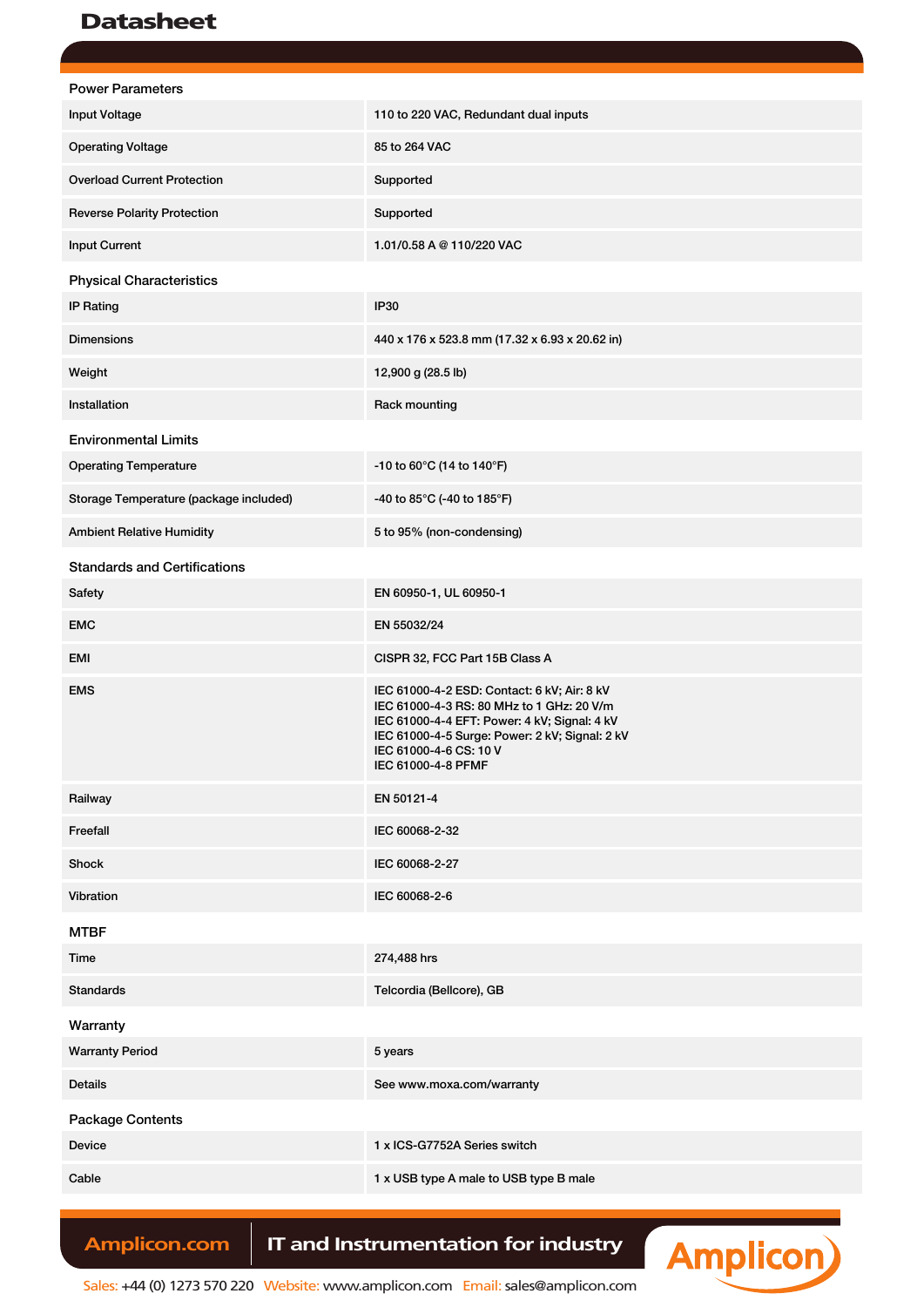| <b>Installation Kit</b> | 2 x rack-mounting ear<br>8 x cap, plastic, for SFP slot                                                                                               |
|-------------------------|-------------------------------------------------------------------------------------------------------------------------------------------------------|
| <b>Power Supply</b>     | 1 x power cord, EU type<br>1 x power cord, US type                                                                                                    |
| Documentation           | 1 x document and software CD<br>1 x warranty card                                                                                                     |
| <b>Note</b>             | 48 V external power supply, SFP modules and/or modules from the IM-G7000A Module<br>Series need to be purchased separately for use with this product. |

#### **Dimensions**

Unit: mm (inch)



### **Ordering Information**

| Model Name           | Laver | 10GbE SFP+ Slots | 100/1000Base SFP<br><b>Slots</b> | 10/100/1000BaseT(X)<br>Ports<br><b>RJ45 Connector</b> | <b>Operating Temp.</b>  |
|----------------------|-------|------------------|----------------------------------|-------------------------------------------------------|-------------------------|
| ICS-G7752A-4XG-HV-HV | C     |                  | Up to 48                         | Up to 48                                              | $-10$ to 60 $\degree$ C |

### **Accessories (sold separately)**

| <b>IM-G7000A Module Series</b> |                                                                                                                      |
|--------------------------------|----------------------------------------------------------------------------------------------------------------------|
| <b>IM-G7000A-4GSFP</b>         | Gigabit Ethernet interface module with 4 100/1000BaseSFP slots, -10 to 60°C operating temperature                    |
| <b>IM-G7000A-4GTX</b>          | Gigabit Ethernet interface module with 4 10/100/1000BaseT(X) ports, -10 to 60°C operating<br>temperature             |
| IM-G7000A-4PoE                 | Gigabit Ethernet PoE+ interface module with 4 10/100/1000BaseT(X) ports, -10 to 60°C operating<br>temperature        |
| <b>Power Supplies</b>          |                                                                                                                      |
|                                |                                                                                                                      |
| <b>PWR-G7000A-AC</b>           | 85 to 264 VAC power supply module for the ICS-G7748A/G7750A/G7752A/G7848A/G7850A/G7852A<br><b>Series</b>             |
|                                |                                                                                                                      |
| <b>SFP Modules</b>             |                                                                                                                      |
| SFP-1FELLC-T                   | SFP module with 1 100Base single-mode with LC connector for 80 km transmission, -40 to 85°C<br>operating temperature |
|                                |                                                                                                                      |

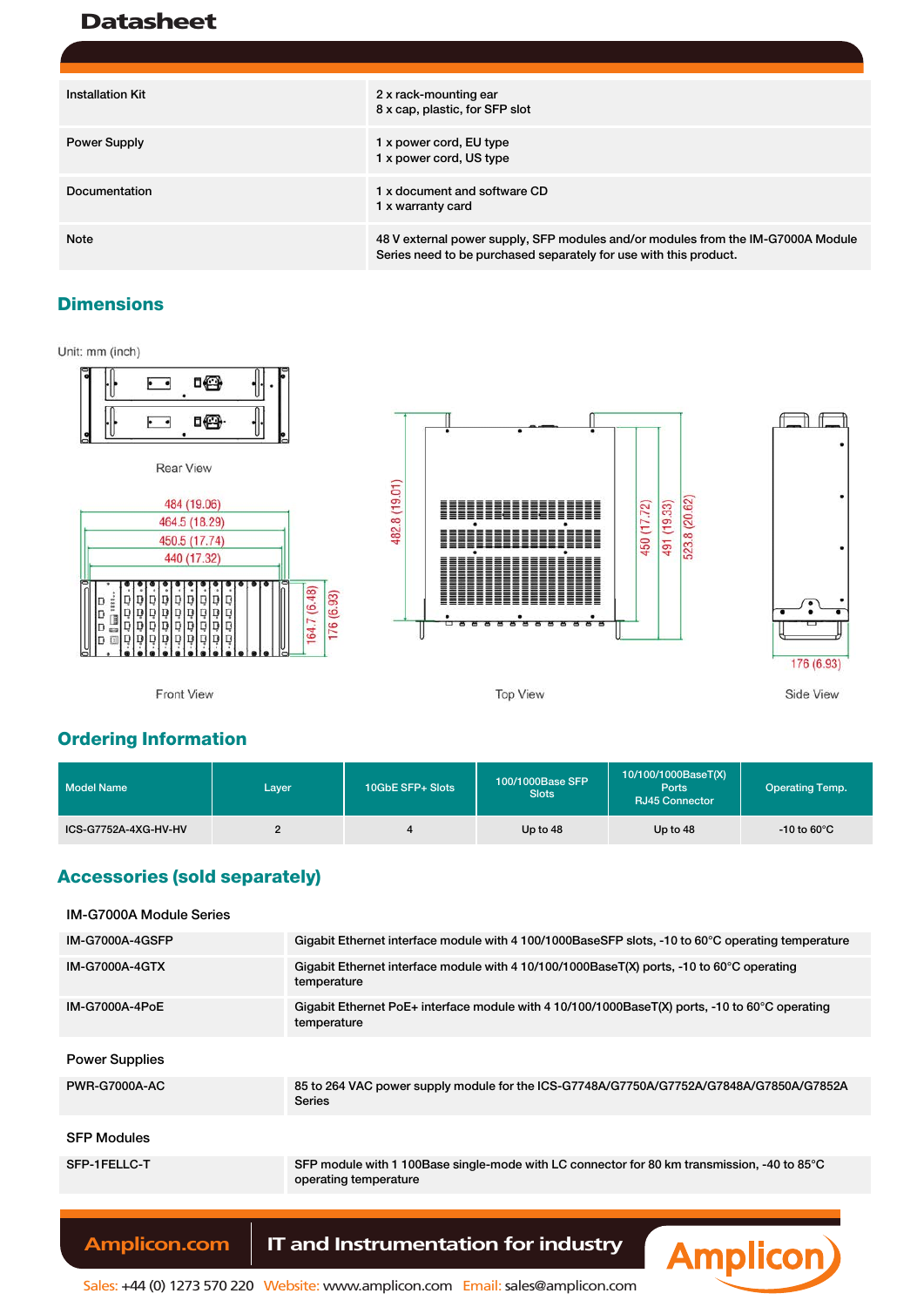| SFP-1FEMLC-T    | SFP module with 1 100Base multi-mode with LC connector for 4 km transmission, -40 to 85°C<br>operating temperature                                        |
|-----------------|-----------------------------------------------------------------------------------------------------------------------------------------------------------|
| SFP-1FESLC-T    | SFP module with 1 100Base single-mode with LC connector for 40 km transmission, -40 to 85°C<br>operating temperature                                      |
| SFP-1G10ALC     | WDM-type (BiDi) SFP module with 1 1000BaseSFP port with LC connector for 10 km transmission; TX<br>1310 nm, RX 1550 nm, 0 to 60°C operating temperature   |
| SFP-1G10ALC-T   | WDM-type (BiDi) SFP module with 1 1000BaseSFP port with LC connector for 10 km transmission; TX<br>1310 nm, RX 1550 nm, -40 to 85°C operating temperature |
| SFP-1G10BLC     | WDM-type (BiDi) SFP module with 1 1000BaseSFP port with LC connector for 10 km transmission; TX<br>1550 nm, RX 1310 nm, 0 to 60°C operating temperature   |
| SFP-1G10BLC-T   | WDM-type (BiDi) SFP module with 1 1000BaseSFP port with LC connector for 10 km transmission; TX<br>1550 nm, RX 1310 nm, -40 to 85°C operating temperature |
| SFP-1G20ALC     | WDM-type (BiDi) SFP module with 1 1000BaseSFP port with LC connector for 20 km transmission; TX<br>1310 nm, RX 1550 nm, 0 to 60°C operating temperature   |
| SFP-1G20ALC-T   | WDM-type (BiDi) SFP module with 1 1000BaseSFP port with LC connector for 20 km transmission; TX<br>1310 nm, RX 1550 nm, -40 to 85°C operating temperature |
| SFP-1G20BLC     | WDM-type (BiDi) SFP module with 1 1000BaseSFP port with LC connector for 20 km transmission; TX<br>1550 nm, RX 1310 nm, 0 to 60°C operating temperature   |
| SFP-1G20BLC-T   | WDM-type (BiDi) SFP module with 1 1000BaseSFP port with LC connector for 20 km transmission; TX<br>1550 nm, RX 1310 nm, -40 to 85°C operating temperature |
| SFP-1G40ALC     | WDM-type (BiDi) SFP module with 1 1000BaseSFP port with LC connector for 40 km transmission; TX<br>1310 nm, RX 1550 nm, 0 to 60°C operating temperature   |
| SFP-1G40ALC-T   | WDM-type (BiDi) SFP module with 1 1000BaseSFP port with LC connector for 40 km transmission; TX<br>1310 nm, RX 1550 nm, -40 to 85°C operating temperature |
| SFP-1G40BLC     | WDM-type (BiDi) SFP module with 1 1000BaseSFP port with LC connector for 40 km transmission; TX<br>1550 nm, RX 1310 nm, 0 to 60°C operating temperature   |
| SFP-1G40BLC-T   | WDM-type (BiDi) SFP module with 1 1000BaseSFP port with LC connector for 40 km transmission; TX<br>1550 nm, RX 1310 nm, -40 to 85°C operating temperature |
| SFP-1GEZXLC     | SFP module with 1 1000BaseEZX port with LC connector for 110 km transmission, 0 to 60°C operating<br>temperature                                          |
| SFP-1GEZXLC-120 | SFP module with 1 1000BaseEZX port with LC connector for 120 km transmission, 0 to 60°C operating<br>temperature                                          |
| SFP-1GLHLC      | SFP module with 1 1000BaseLH port with LC connector for 30 km transmission, 0 to 60°C operating<br>temperature                                            |
| SFP-1GLHLC-T    | SFP module with 1 1000BaseLH port with LC connector for 30 km transmission, -40 to 85 $\degree$ C operating<br>temperature                                |
| SFP-1GLHXLC     | SFP module with 1 1000BaseLHX port with LC connector for 40 km transmission, 0 to 60 $\degree$ C operating<br>temperature                                 |
| SFP-1GLHXLC-T   | SFP module with 1 1000BaseLHX port with LC connector for 40 km transmission, -40 to 85°C<br>operating temperature                                         |
| SFP-1GLSXLC     | SFP module with 1 1000BaseLSX port with LC connector for 500 m transmission, 0 to 60 $\degree$ C operating<br>temperature                                 |
| SFP-1GLSXLC-T   | SFP module with 1 1000BaseLSX port with LC connector for 500 m transmission, -40 to 85°C<br>operating temperature                                         |
| SFP-1GLXLC      | SFP module with 1 1000BaseLX port with LC connector for 10 km transmission, 0 to 60 $\degree$ C operating<br>temperature                                  |
| SFP-1GLXLC-T    | SFP module with 1 1000BaseLX port with LC connector for 10 km transmission, -40 to 85 $\degree$ C operating<br>temperature                                |
| SFP-1GSXLC      | SFP module with 1 1000BaseSX port with LC connector for 300/550 m transmission, 0 to 60°C<br>operating temperature                                        |
| SFP-1GSXLC-T    | SFP module with 1 1000BaseSX port with LC connector for 300/550 m transmission, -40 to 85°C<br>operating temperature                                      |
| SFP-1GZXLC      | SFP module with 1 1000BaseZX port with LC connector for 80 km transmission, 0 to 60 $\degree$ C operating<br>temperature                                  |
| SFP-1GZXLC-T    | SFP module with 1 1000BaseZX port with LC connector for 80 km transmission, -40 to 85 $\degree$ C operating<br>temperature                                |